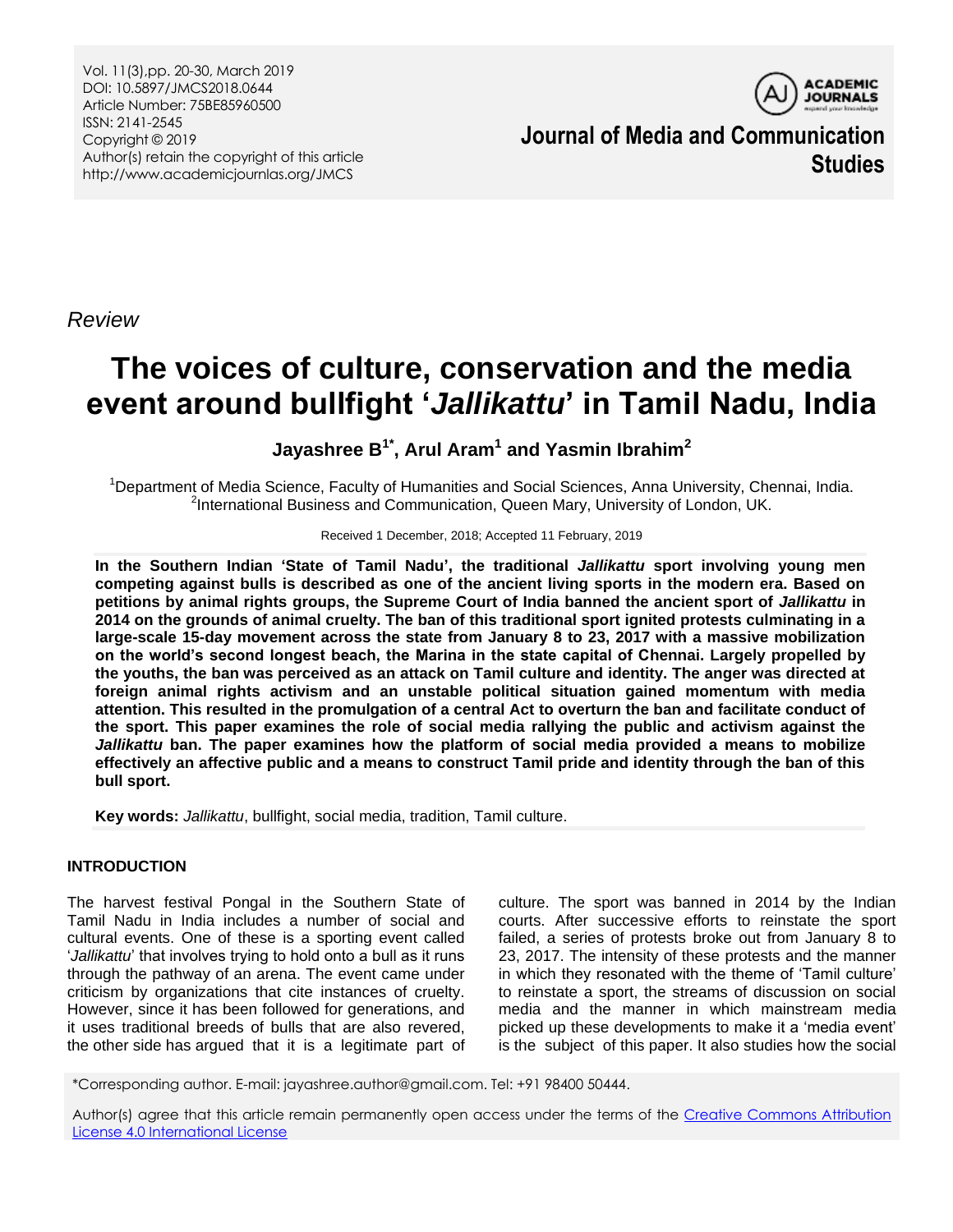media engagement facilitated the youths' movement.

#### **THE HISTORY AND CULTURAL SIGNIFICANCE OF JALLIKATTU**

Tamil Nadu in South India is home to a traditional annual rural sport known as "*Jallikattu*" (Tamil form of bullfight which is referred to as *'Eru Tazhuvudhal*" or *'Manju Virattu*") held around the Tamil harvest festival *Pongal* in the middle of January. It involves the challenge of trying to hold onto the horns or the hump of a bull for a specified time within an enclosed arena. As an intrinsic part of the annual harvest festival celebrations and rituals in the region, *Jallikattu* manifests in different forms today. Historically, it sought to display mastery of bull by men, who, singly or in small groups, try to take a cloth from its horns or to overpower it (Duff, 2012). According to Kalaiarasan (2017), the literal meaning of Jallikattu is Jalli/salli (coins) and kattu (tie) wherein the men, gathered in the arena, try to take a prize of coins that are tied to the horn of the bull. In that sense, it is not so much about "bull taming" but more as a sport of "bravery" and gaining a prize from the bull unleashed in the arena. It was, therefore, intrinsically bound with masculinity and heroism of the men who take part and aim to "tame" the bulls. As an act of chivalry and male prowess, according to legend, men successful at Jallikattu were chosen by women to be their husbands. There are references to other versions of the sport, including one where the bull is left free in an open ground for any person to challenge and another where the bull is tied and a group tries to tame it (Ramesh et al., 2014).

The sport itself has been dated as ancient and described as one of the oldest living ancient sports seen in the modern era (Saidulu, 2014). The presence of bulls in seals<sup>1</sup> dating back to 2300-1700 B.C. suggests that these may be in reference to the *Jallikattu* sport (Duff, 2012), concurring with an earlier study (Mahadevan, 1977). These ancient seals refer to human figures interacting with bulls indicating a form of sport or combat with the figures of men or women wearing knee-length tunics and bangles. While these may not have been gender-specific and plausibly related to social status – the tunics may be indicative of clothing worn by men in South India. Vivekanandan and Alagumalai (2013) describe the first domestication of zebu (humped cattle, *Bosindicus*) at the site of Indus valley of Pakistan about 7,000 years ago, suggesting that the sport might have been subsequently taken to other parts of the presentday India. The bulls used for the sport are specific Indian breeds of cattle. Therefore, preservation of the sport is directly linked to the conservation and sustainability of these specific Indian breeds.

 $\overline{a}$ 

*Pongal* or the harvest festival in Tamil Nadu is a time when the cattle are worshipped with a day dedicated to them known as "Maattu Pongal" (where "maattu" denotes cattle), since they are considered divine as well as essential to the livelihood of agriculture.

The native cattle breeds of the region used for the *Jallikattu* sport include *Kangayam*, *Pulikulam*, *Umbalachery*, *Barugur* and *Malai Maadu*. These bulls are characterized as strong, vigorous with well-developed hump and more resistant to communicable and parasitic diseases compared to crossbreds in that area (Vivekanandan, 2013). The publication by Sustainable Agriculture and Environment Voluntary Action (SEVA)<sup>2</sup> notes the dwindling numbers in the *Pulikulam* breed of cattle, one of the main breeds used for the *Jallikattu* sport. Due to the preference for female calves, there is a risk that the bulls used only for sporting activities would dwindle faster in the absence of the sport.

In a project for the People"s Archive of Rural India (PARI) that was published in *Caravan*, Karthikeyan (2016) points out that the numbers of indigenous breeds have decreased particularly bulls and bullocks, while in comparison the overall livestock numbers including that of exotic and cross-breeds have increased. Out of the 37 indigenous Indian breeds recognized by the National Bureau of Animal Genetic Resources, the subspecies *Bosindicus* characterized by humps on their backs dipped nine per cent from 2007, and the overall stock of indigenous bulls and bullocks by 19 per cent. In a marked contrast, animals of European descent and exotic-indigenous crossbreeds rose by 20%.

These figures reflect the dwindling numbers of specific native breed of cattle – especially the bulls. Historically, one of the key uses of these native breed bulls is for the *Jallikattu* sport. Kalaiarasan (2017) links the sport to its references in ancient Tamil literature, *Yeru Thazhuvuthal* (embracing bull) asserting that the support for the sport denotes intimacy with the bull and their domestication in Tamil culture rather than showmanship or male chivalry.

The U.N. Convention on Biological Diversity (CBD), 1992, at the Rio Earth Summit recognized the importance of traditional knowledge and recommended initiatives to preserve and promote it. It made an explicit and vital link between traditional lifestyles of indigenous peoples and local communities and the sustenance of biodiversity (Bavikatte et al., 2015). The vulnerability or security of individuals and of societies is determined, not only by the likely responses of the resources on which individuals depend (Adger et al., 2003), but also on the entitlement of individuals and groups to call on these resources.

This means that in the case of the bulls or the sport that was part of the lifestyle, it is this perception that it is their identity and their entitlement to their way of life. Also, the diverse breeds of bulls were part of the conservation

 $\overline{a}$ 

<sup>&</sup>lt;sup>1</sup> The seals, part of the iconography of the Indus Valley civilization, include a script, sign or motif and probably an animal (Duff, 2012). The image of the bull and ritualistic activities such as bullfighting seem to feature in these ancient seals.

<sup>&</sup>lt;sup>2</sup> An NGO based in Madurai in south India, SEVA works to conserve and disseminate traditional knowledge, especially livestock and agricultural biodiversity.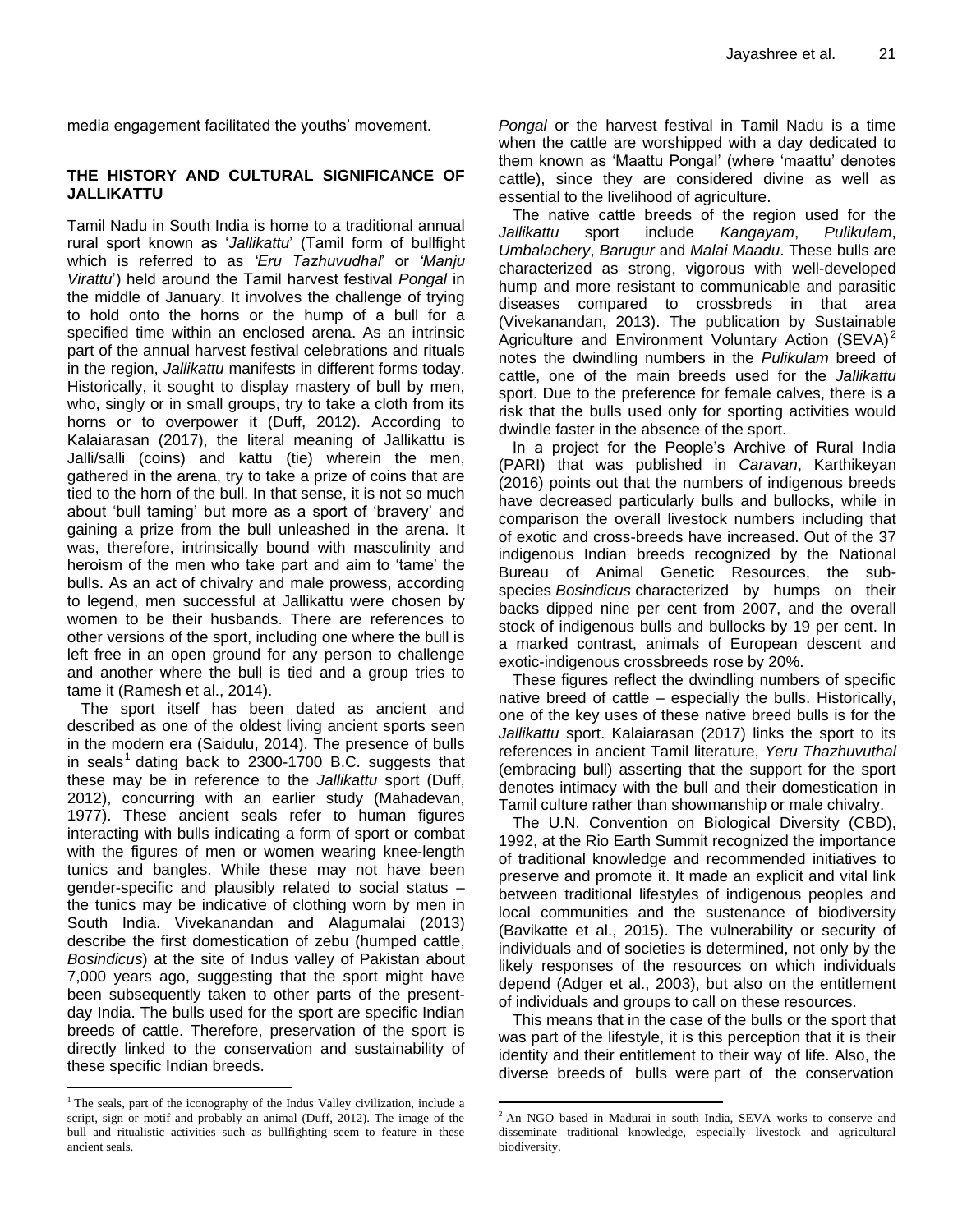fabric, as was the cultural diversity. However, these cultural and traditional aspects of their lives were intertwined with the outside world, when it was seen from the lens of animal rights and cruelty.

# *Jallikattu* **ban**

The *Jallikattu* sport was banned by the Supreme Court, the apex court of India, in May 2014 citing violation of animal rights and recognizing animals as part of the environment of human beings and, therefore, needing to be protected under Article 21 of the Indian Constitution.

The verdict imposed a complete ban on *Jallikattu*, bullock-cart races and other such events, holding them to be in violation of several sections of the Prevention of Cruelty to Animals Act, 1960, (Sharma and Singh, 2015). The court found there were 12 violations of the Prevention of Cruelty to Animals Act (PCA), 1960, of the Government of India under Section 11(1). This section specifies the cruelty to animals as entailing "beats, kicks, over-rides, over-drives, over-loads, tortures or otherwise treats any animal so as to subject it to unnecessary pain or suffering" (PCA, 1960: pp 8). The Section details various instances and circumstances which may be construed as cruelty and violation of the Act. In invoking this Act to ban the traditional sport, the court found that the violations caused distress to the bulls in a number of ways. It also detailed the injuries that took place in the three events that had been observed by the Animal Welfare Board of India (AWBI). These arguments laid out by AWBI have been endorsed by the court (Mathew and Chadha-Sridhar, 2014). Similar arguments against the bullock cart races in the state of Maharashtra in central India are also in the same judgment, citing violation. The court contends that bulls are not naturally performing animals but meant for agriculture and farming activities and to treat them as performers with actions that are cruel to them are violation of the Act. While the state of Maharashtra did not contest the alleged cruelty to bulls in the bullock-cart races, nor claim this to be a traditional or cultural form, the case was different for Tamil Nadu.

The state of Tamil Nadu had already passed a state Act called the "Tamil Nadu Regulation of *Jallikattu* Act, 2009" to regulate the conduct of *Jallikattu* with the introduction of strict protocols in holding such events to safeguard animals, participants and the spectators. In the Act, the term, *Jallikattu*, includes related events such as *manjuvirattu*, *oormadu*, *vadamadu*, *erudhu vidum vizha* and other events involving bulls. However, the Supreme Court was not in favour of this, raising doubts on the congruence between the promulgations of the state and centre, contending that the former only emphasized the safety and concern for spectators and participants, not the bulls. It struck down this state Act as being constitutionally void. It contended that the safety and the rights of the bulls too were important.

Peter Singer's landmark 'Animal Liberation' (2002)

takes a very clear stand on animal suffering that is in line with this court ruling.

*If a being suffers there can be no moral justification for refusing to take that suffering into consideration. No matter what the nature of the being, the principle of equality requires that its suffering be counted equally with the like suffering-insofar as rough comparisons can be made-of any other being* (pp8).

However, legal analysis such as Mathew and Chadha-Sridhar (2014) find the verdict is "incompatible" and "ineffective" as Article 21 essentially considers human rights and the right of "person" cannot be accorded to animals the same manner in which it can be given to human beings. The verdict brought to the fore heated debates over animal and human rights. It also led to discussion over continuance of cultural practices and their role in conservation of native breeds. Several legal papers review this verdict and the validity of the Animal Welfare Board and the Prevention of Cruelty to Animals Act of India, 1960, but fail to integrate the cultural aspects of the debate. Also it is pointed out that without an objective or normative concept or standard of harm for comparison, the decision is aberrant and contentious in a country where slaughterhouses are permitted for commercial reasons but a ban is imposed on *Jallikattu* and related sporting activities (Mathew and Chadha-Sridhar, 2014; Sharma and Singh, 2015).

The judgment emphasized the 1992 U.N. Biodiversity Convention, on a nature-centric approach, rather than a human-centric approach for all forms of life. While *Jallikattu* was claimed to be an ancient and traditional sport by respondents, the court struck down this claim and contended that it was not performed in the traditional manner. It accepted the arguments of the Animal Welfare Board of India and ruled that bulls could not be used in *Jallikattu* or in bullock cart races in the Indian states of Tamil Nadu and Maharashtra.

Legal discussions over animal rights did not view the cultural setting the symbolic significance of cattle to Tamil identity and heritage. In Tamil Nadu, as in many states of India, cattle are revered, decorated and worshipped especially during the harvest festival, besides during other occasions. Connecting *Jallikattu* with violence and abuse was seen as a misrepresentation of Tamil values and historical traditions. The relationship of Tamils with animals and reverence of bulls historically needed to have been considered in the light of the long history of the sport. Also, this sport has been known to cause injury to humans, but animal casualties were rarely reported.

The 2014 ban goes back to 2006 when the Madras High Court banned all types of bull-related sports or "entertainment"*.* This was in response to a petition by A Nagaraja, whose son, an artist, had died while sketching the sporting activity (Imanullah, 2017) and the Animal Welfare Board, which later pushed for a ban on *Jallikattu*, was actually a respondent in this case. The Madurai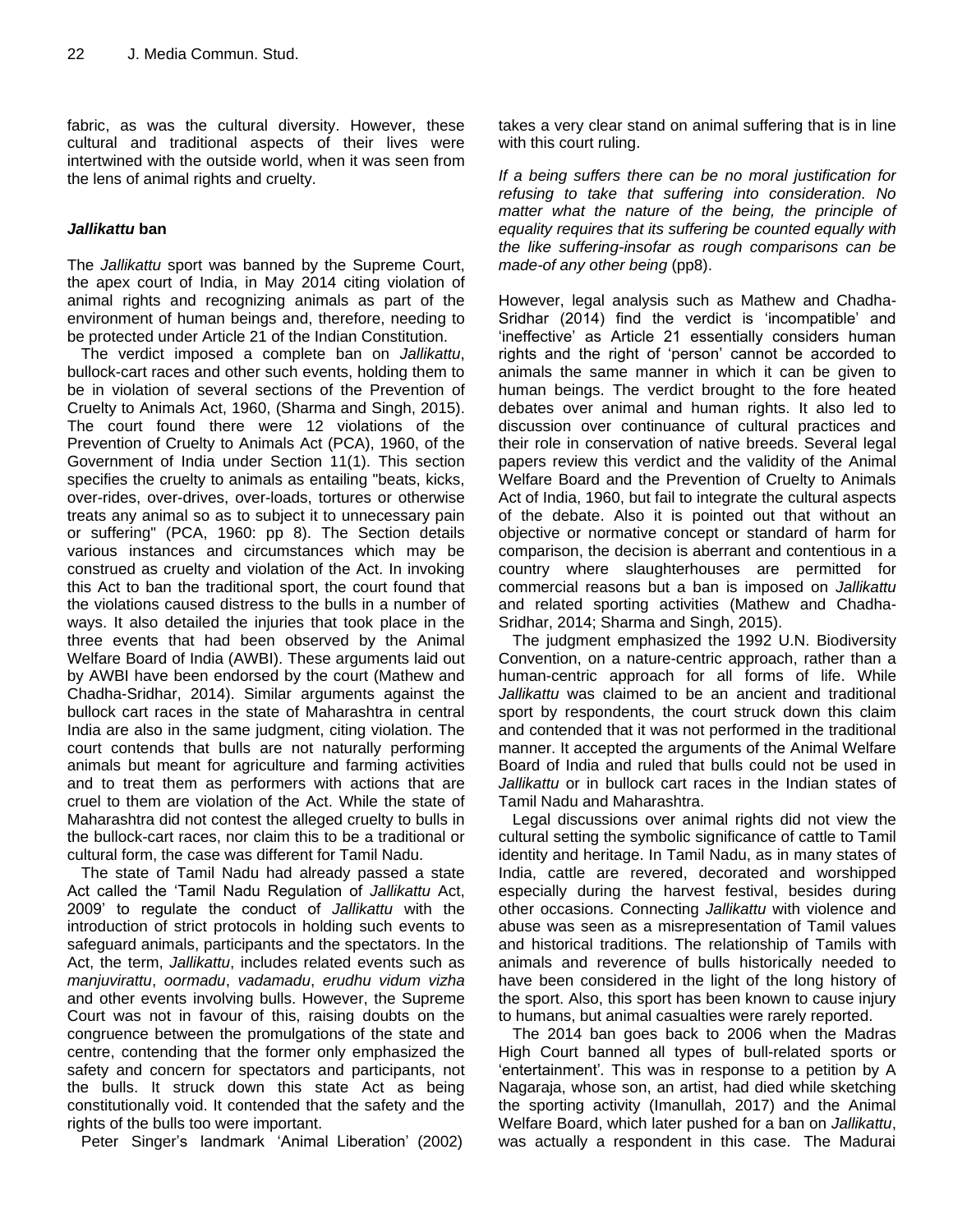Bench of the High Court took the stand that the sports could be conducted while ensuring the safety of the animals, participants and spectators. Meanwhile, the Tamil Nadu Government enacted a piece of legislation, to permit the sport, with certain safeguards and protocols (Tamil Nadu Regulation of Jallikattu Act, 2009). However, a 2011 notification by the Centre banned animals including bulls from being used for performance.

The People for the Ethical Treatment of Animals (PETA), a global animal rights organization, entered the scene when it found the sport being conducted in spite of the ban. The Supreme Court, the highest appellate of the country, had the Animal Welfare Board of India monitor and report with photographic and video evidences. In May 2014, the Supreme Court banned the conduct of the sport after viewing the Animal Welfare Board evidence. Nevertheless *Jallikattu* was permitted as "part of culture" subject to conditions<sup>3</sup>. Organizations including the Animal Welfare Board and PETA continued to challenge the conduct of the sport. Although the original legal petitioner against *Jallikattu* was from the community, it was an international organization"s involvement that jarred people. While the sport was still being conducted in the interim years through one way or the other, based on PETA's subsequent complaint of violations, the Supreme Court reinforced its 2014 verdict. Hence PETA was seen as the main antagonist to the 'Tamil culture' in the *Jallikattu* debate as the "foreign" hand that caused the ban.

# **PROTESTS FOR** *JALLIKATTU*

 $\overline{a}$ 

The impossibility of *Jallikattu* looming large over the harvest festival of 2017 gave rise to the pro-*Jallikattu* protests began. A movement across the state of Tamil Nadu, considered unprecedented in their intensity and mass support, broke out, to reinstate this sport. Described as 'iconic' in the history of Tamil Nadu (Kalaiarasan, 2017), not only was it massive, non-violent, and spontaneous, it also attracted people from all strata of life with a large number of women and men, mostly young people, taking part in the protest. Interestingly, the protests began and picked up momentum in the cities, mainly in the state capital city of Chennai. This was an interesting phenomenon, as *Jallikattu* is primarily seen in rural settings as part of an agricultural landscape and the harvest festival. It is not conducted in cities and citydwellers are no more than tourists, witnessing the event in its native locations. Later in 2018, *Jallikattu* was advertised and for the first time in its ancient history, held in an urban setting, indicating the impact this movement had on city dwellers too.

Although many of the *Jallikattu* protestors may not have watched a live bull sport in their lifetime, they saw the ban on *Jallikattu* as an attack on Tamil culture and "pride".

This sentiment of the Tamil culture being under siege transcended the rural-urban divide to unite these binaries under the banner of this bull sport. *Jallikattu* became synonymous with a symbol of Tamil pride and as public antagonism grew against the ban, those who were in favour of the ban were portrayed as anti-Tamil. The issue provided a means to construct and define Tamil identity (Sarukkai, 2017).

Other prevailing political and social issues became conjoined with the ban to intensify the anger of the public. The economic plight of farmers, increasing numbers of farmer suicides due to crop failure due to one of the worst droughts experienced in Tamil Nadu for decades added to the populist sentiments of Tamil identity.

According to Lal (2017), the *Jallikattu* protest became a lightning rod for complaints, concerns and worries of the youths in the state. These cumulative issues were also related to inter-state waters disputes that aggravated the farming crisis. In spite of court verdicts in favour of the state of Tamil Nadu, the Government of India"s inability to implement the water-sharing in two water disputes – Cauvery and Mullaiperiyar added to the perception that farmers of Tamil Nadu were more affected due to bias in the Central Government"s stand. The death of a popular Chief Minister of the state, J. Jayalalithaa, in December 2016 and the political instability that followed, added to existing anxieties with people of the state, looking for new ways to reinforce demands. The *Jallikattu* verdict seen as negative to Tamil people seemed to come as a last straw in this perceived neglect of a region and its people.

With Indian farming systems being predominantly mixed – with livestock and poultry –cattle play a very important role within the system. Often, sale of livestock indicates the first sign of agriculture distress. With modern farming systems replacing the traditional plough and bullock carts, *Jallikattu* remained one of the few uses for specific breeds of cattle. The concerns were that the ban on the traditional sport would deal a further blow to the rural fabric and sustainability of farming communities, endanger the biodiversity of livestock, besides laying siege to traditions and heritage and equally their belief systems and practices.

#### **YOUTHS AND** *JALLIKATTU*

The visible protests over banning of Jallikattu, began in January 2017. Interestingly, young people from urban regions were active participants in the protests for this rural sport.

Beck (2016) shows how the internet can openly challenge oppressive institutions through smooth digital spaces, applying Deleuze and Guattari's rhizome theory. This suggests a non-hierarchical spreading of a protest and a movement of young people that spread rhizomelike in different directions, without one specific leader or root using the internet as a facilitator. In the case of

<sup>&</sup>lt;sup>3</sup> The Centre notified that Jallikattu could be conducted during the festival period and only in the locations where it was traditionally held.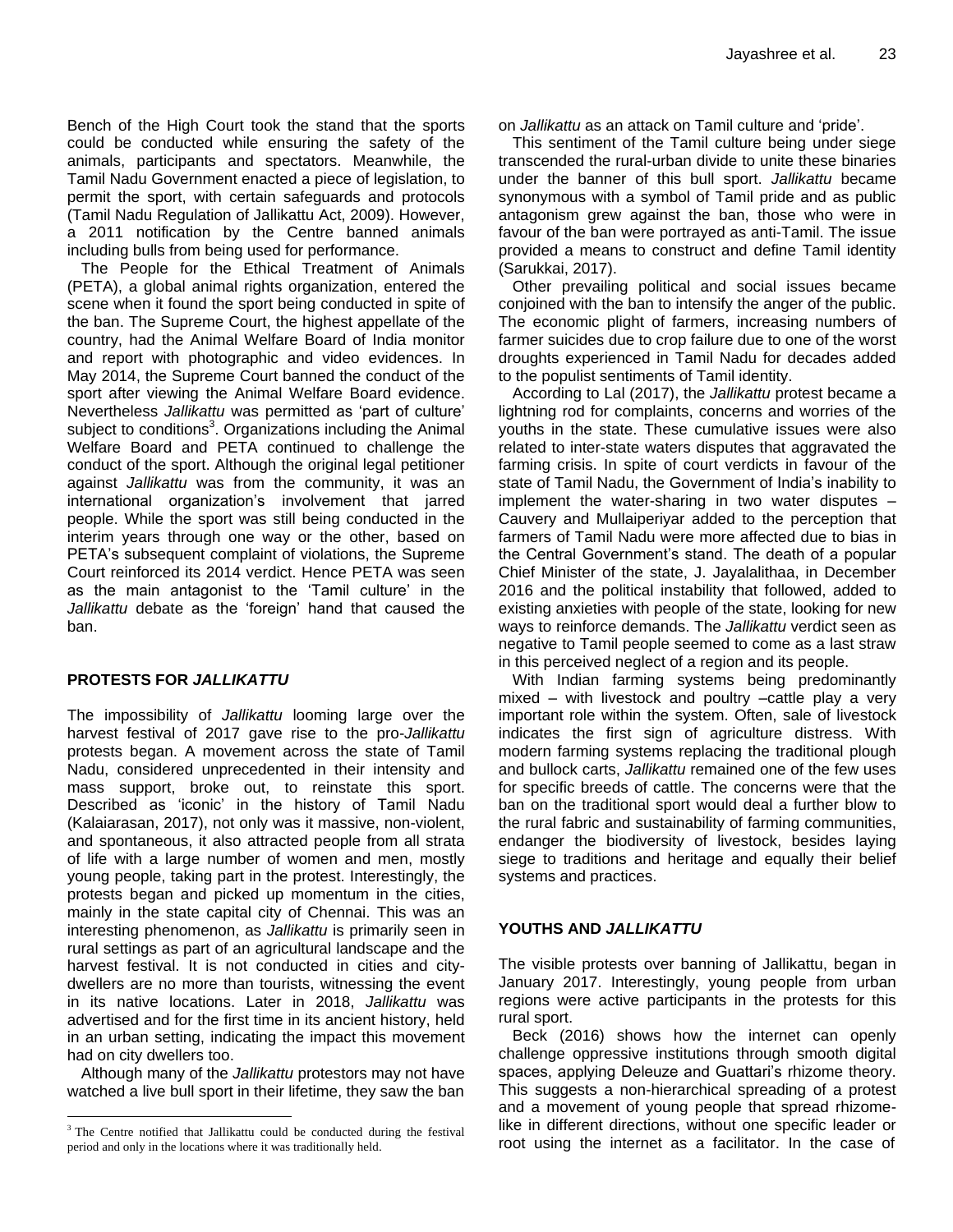*Jallikattu*, the issue seemed to have found a resonance,in Tamil Nadu among the youths. People came together in large numbers, with no single identifiable leader.

Youths engaged, articulated and built momentum on the subject of culture and their right to tradition through multiple protests all across Tamil Nadu. In a period of over two weeks, the protests witnessed an unprecedented gathering of women, men and children coming together, cutting across political affiliations to protest as one. Street corners and tier-2 cities erupted with multiple protesters taking up the cause in a visible manner. Private companies directly or indirectly permitted their employees to show solidarity with protestors as people were seen in black clothes, with the sign of the bull, accompanied by drumbeats and theatre artistes, or in silent solidarity with placards. As the 15-day protests between reached a peak, schools were closed, traders shut shops and many official establishments announced official or unofficial holidays. Overall, it was one common cause that united. However initially, the protests were small (Moorthy, 2018) January 13 – the date when *Jallikattu* events would have actually begun in various parts of the state. It was only after it was clear that the Supreme Court was not allowing any reprieve that people re-converged. Moorthy notes that Palamedu in Madurai where *Jallikattu* is usually held earlier than in other parts of the state signalled to the rest of the state on January 14 that the protests needed to be intensified. They did intensify in an unprecedented manner, increasing after protesters were arrested in Alanganallur, the seat of the most famous *Jallikattu* event a couple of days later.

The second longest beach in the world, the Marina beach in Chennai, has been an iconic venue from the tourist as well as from the aspect of being a visual entity that symbolizes the city, featured often in films or visual material related to the city. It now became a nodal point for the assembly of these protesters. The beach was not just a convenient point of congregation, given its space and access it also became a symbol for the protests, so much so it even came to be popularly called the "Marina Movement" (Lal, 2017). Starting with a few protesters in the first week of January, the numbers increased day on day, leading to several thousands of people converging here. The beach, in fact, became as much a participant and symbol of the protest, more than just a venue. It was interestingly a predominantly urban protest for a specifically rural issue.

On January 20, 2017, there were an estimated 100,000 protestors gathered on the Marina Beach alone (*Deccan Chronicle,* 2017) and public transport was packed with people making their way to the protest locations. Some reports put it down to as many as half a million people to one million (Moorthy, 2018).

The protests went beyond just gatherings and slogans. News reports described how students stretched out their hands atop their heads to symbolise the bulls' horns enacting *Jallikattu*, got themselves painted as bulls, performed folk dances while traditional instruments

including drums were played for youth who swayed to the beats for a two kilometre stretch (*Economic Times,* 2017).

All this was in spite of several efforts taken by the police machinery to prevent people from gathering. Many employees in the Government as well as private sectors too joined in these protests to show solidarity with this movement. Private vehicles, buses and trucks with performing drummers and musicians all made their way in a festive atmosphere. It was as much a chance for the city to celebrate its culture as a time to come together in protest. *Jallikattu* had caught the fancy of the general public, as a symbol of convergence.

# **ROLE OF SOCIAL MEDIA**

The mobilization of this movement as it spread seamlessly relied heavily on online information. The social media was crucial in mobilizing millions of people who cannot be targeted by face-to-face interaction (Rucht, 2004). It also serves as a platform to articulate thoughts and emotions related to a subject.

While Tamil Nadu has a high literacy rate, the youths of Tamil Nadu have a high literacy rate of nearly 98% (Government of India Census, 2011) with the overall literacy rate at about 85% (NFHS 4). The state also has the third highest levels of penetration of mobile phones in the country, at over 81%, as per the Ministry of Telecommunication, Government of India data, 2017. The rural internet penetration is over 7 million users in Tamil Nadu and in urban areas Tamil Nadu tops the list of subscribers with over 20 million users as of January 2016 (source: data.gov.in). This makes Tamil Nadu an ideal ground for digital connectivity and social media access both through mobile phones as well as through other devices.

In the case of *Jallikattu*, the youths used social media as an important mechanism to communicate, share and build momentum, which will be explored in greater detail here.

Van de Donk et al. (2004) discuss social movements and ICTs and how they can be understood only along with their ideological beliefs, need for collective identity, and attempts to mobilize followers to appeal to a wider environment. However, they further add that virtual mobilization may lack the attraction of the group experience and the "fun" and "adventure factor" accompanying some forms of protest. *Jallikattu* presented a case for appeal on tradition and culture protection and social media was a means to mobilize and reinforce messages. However, it was the larger, real-life protests that became events of celebration and togetherness.

The 15-day event became a "media event" (Katz, 1980) with live transmission on mass media due to its high dramatic or ritual significance. *Jallikattu* too in that sense became a media event as it was covered widely in the news with several opportunities for live coverage. The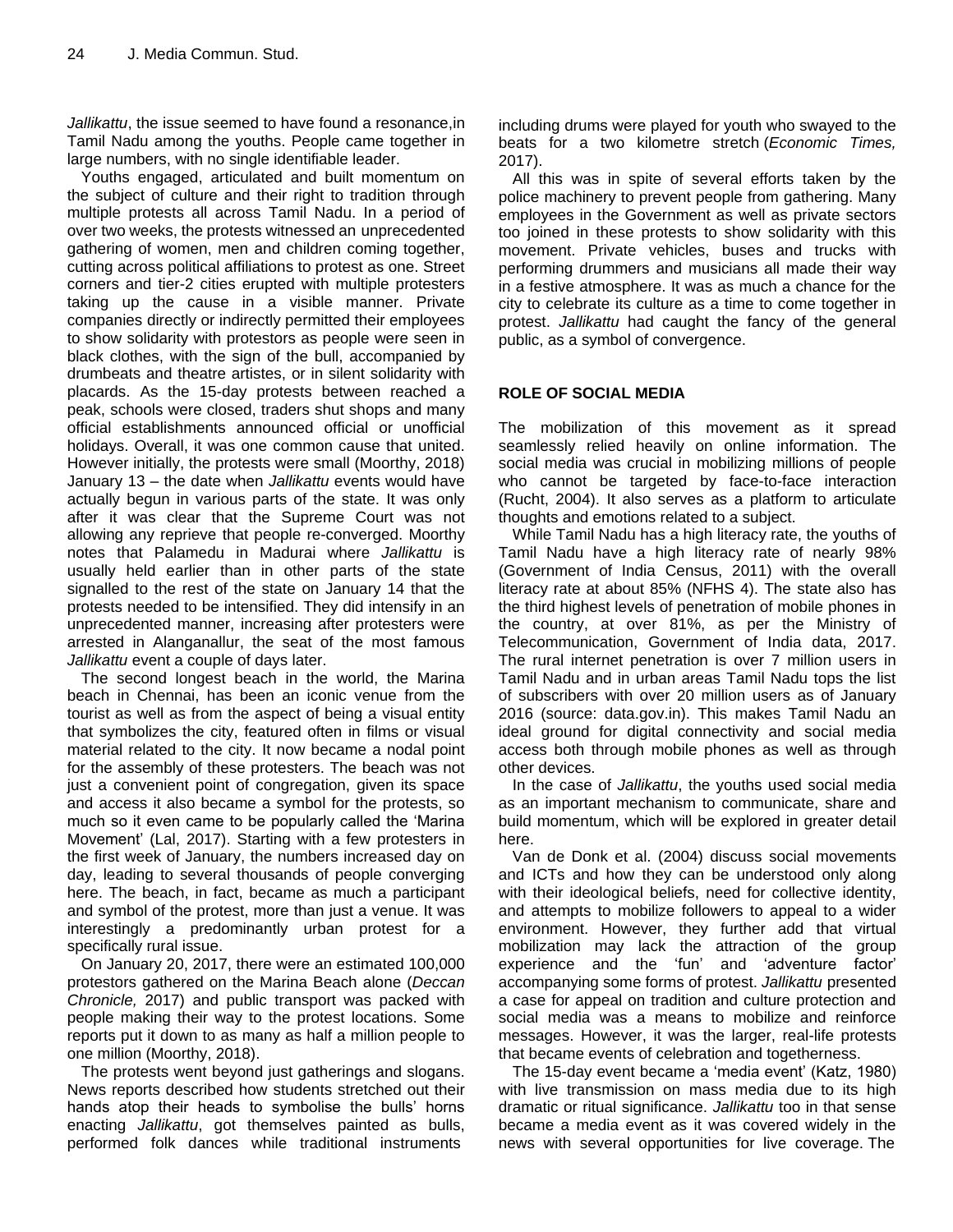social media had played a role in reinforcing the messages, building momentum and sharing updates across platforms. The free messaging service introduced by a service provider around the time is also attributed with helping bring crowds together (Moorthy, 2018). Already, the social media platforms had also been a vehicle to articulate the angst of the Tamil people. However, from this point on, the visibility in real terms was amplified by the mass media – newspapers, television news networks and web portals gave a lot of importance to this subject, in Tamil Nadu. As the momentum picked up in the rallies and gatherings, it also became national news, making it a widely followed media event. Protests not only in Chennai or in Tamil Nadu, but across the world were reported, mostly by Tamil population groups in those countries. *Jallikattu* had become a global discourse, even beyond the Tamil diaspora.

The heady feel among the youths, of moving against authority, was further reinforced in these manners, echoing Bakhtin"s carnivalesque notion where the folk forms or the carnival is opposed to the official culture (1968, 1984). In that sense also, there were no spectators, everyone was a participant. Here too, the challenge of the authority, and the participatory involved nature of the protests recalled the concept of the anonymous mass that becomes powerful.

It was also providing vibrant opportunities for the mass media – whether newspaper, TV, radio on online to pick up the happenings of these gatherings. The coverage reinforced and kept the momentum of the event going.

Even as leaders of the state appealed for the protest to be called off, it picked up momentum with each passing day. Although media reports estimated over 100,000 protesters in one location, on the beach, some reports putting the numbers at several times higher, these protests went on peacefully. Reports also highlighted how women and girls stayed put in a public place of protest, even through the night, without any fears or concerns.

The movement also led to the creation of new youth icons. A singer, a radio jockey, an actor-dancer, a college girl – were some new icons who emerged after the 'Marina Movement'. The media coverage for these protests was consistent and elaborate, ranging from news stories, analysis, to live TV coverage and talk shows focusing on the protestors.

Platforms such as Twitter, Facebook and Whatsapp were used for sharing information with hashtags related to *Jallikattu* trending on Twitter and Facebook. These hashtag #WeDoJallikattu was the first to become a major trend. This was followed by #IsupportJallikattu, #Jallikattu TamilPride, #TNneedsJallikattu, #JallikattuVeeravilayattu, #WeNeedJallikattu and the like. Social media icons and logos were used to give a branding to protests by groups of social media users. In a sense, the social media maintained the momentum and connected with the issue, providing background information and updates.

Student leaders, who preferred to be unnamed most of the time, projected this as a movement of the entire community. No one organization was identified in pushing this cause forward, though many spoke in its favour. The 'leaderless' movement even sent back politicians and film stars who tried to join the protestors (Janardhanan, 2017). This was observed and reported upon in several newspaper reports. Even film-stars who command high influence in this region were left to show solidarity with their own mini-protests in their film association compounds and not on the Marina Beach.

However, by attempting to join the movement, celebrities clearly indicated that they were in favour of the pro-Jallikattu group. This added to the public momentum and demand for holding the sport, making it seem much more bona fide case to be considered by the government.

This social media networks-led mobilization, writes Kalaiarasan (2017), changed the traditional protest or demonstration into the new social movement. Moorthy (2018) even compares it to the landmark anti-Hindi agitation of the 1960s that had marked a sea change in the political movement and alignment in Tamil Nadu. It was also seen in the backdrop of Tamil Nadu"s floods in 2015, referred to as the worst in a century that left over a million people marooned. During this time, spontaneous contributions came in as youth took the lead, mobilizing support through the social media (Ashok, 2015) and taken the opportunity to share how it happened. What happened in *Jallikattu*, in a way that brought the spotlight on them, is similar to these precedents.

Youths demonstrated their power and solidarity while protesting in favour of *Jallikattu*. Parents, school-going children too, and others too took an active part in the evenings to distribute water and food. With schools, many offices and other establishments being shut, this kind of sustained pressure was finally heeded to.

The phenomenon of putting pressure on the Government through social media advocates, supporters and amplifiers is studied by Ansari et al. (2018) whose study of 100 events on social platforms over a period of eight years, find how social media pressure can force a government to respond.

A new federal law that would permit the sporting activity to be conducted was passed by the federal government. This was made possible since *Jallikattu* bulls were taken off the list of performing animals that were not permitted to be used. Only then was the protest called off. While there was some unfortunate violence at the end of the protests, marring the hitherto peaceful movement it was overall, a landmark protest in peace, solidarity and magnitude.

# **SOCIAL MEDIA AND** *JALLIKATTU*

Briggs (2013) says communities are becoming increasingly empowered through self-confidence to inform development interventions which directly affect them in their everyday lives. Discussions on tradition, conservation and identity here were taken forward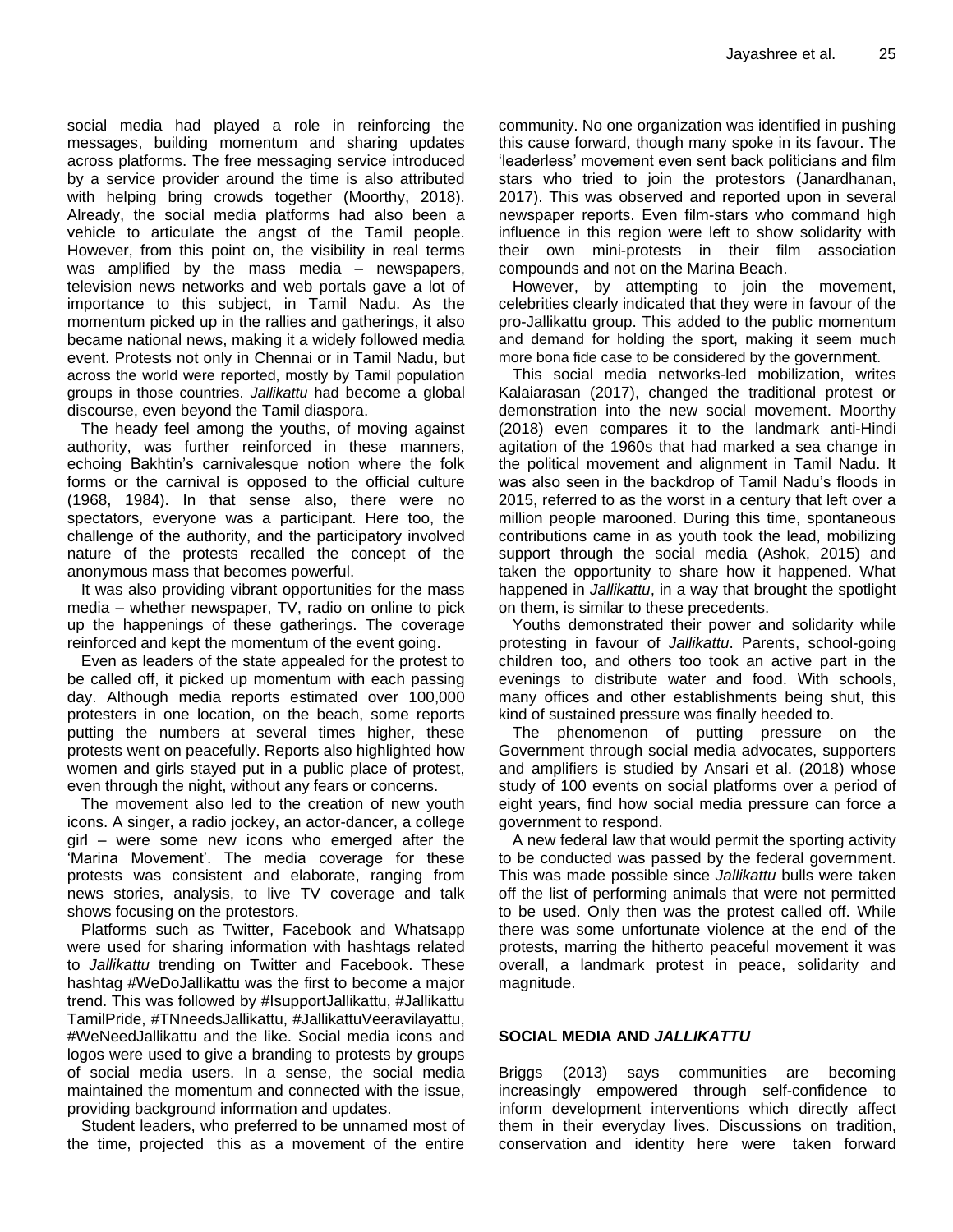| S/N | <b>Name</b>                                | Type                  | <b>Likes</b> | <b>Possible Start date</b> |
|-----|--------------------------------------------|-----------------------|--------------|----------------------------|
| 1   | Jallikattu Veeravilayattu                  | Sport League          | 312000       | Jul.14                     |
| 2   | I love Jallikattu                          | Stadium Arena         | 68000        | Apr.13                     |
| 3   | Venthanpatti Jallikattu                    | Community             | 57000        | Aug. 15                    |
| 4   | Jallikattu Tamil Nadu                      | Community             | 43000        | Jan.15                     |
| 5   | Jallikattu by J Suresh                     | <b>Sporting Event</b> | 40000        | Jun.15                     |
| 6   | Jallikattu (@Jalikattu)                    | Community             | 29000        | Nov.16                     |
| 7   | I like Jallikattu                          | Community             | 26000        | Feb.14                     |
| 8   | We want Jallikattu                         | <b>Sporting Event</b> | 27000        | Jan.17                     |
| 9   | Jallikattu.in                              | Community             | 24000        | Dec.13                     |
| 10  | TN Student Jallikattu @tnstudentiallikattu | <b>Public Figure</b>  | 20400        | Jan.17                     |

**Table 1.** Top 10 liked pages related to *Jallikattu* on Facebook – as on October 2017

through contemporary communication methods with quantitative impact. Discourse, through new media methods in a heterogeneous manner, may possibly pave the way for reaffirming conservation, cultural identity, and biodiversity among young people, as the *Jallikattu* experience demonstrated.

To analyze how the narrative played out on social media, the flow of information, during and beyond the period of protests is studied. This paper looks at one social medium – Facebook – to understand the extent to which support for this sport is visible on this media platform. A manual search on Facebook for pages groups and communities that had included the word *Jallikattu* in the title or the name was pulled out through the search tab as of October 2017.

On Facebook, there were 105 pages, 99 groups, 98 accounts and 17 places with *Jallikattu* in their name. These had a tone or intent that was favourable to the conduct of the sport. The presence of a large number and types of these pages indicated the prevailing sentiment on this theme on social media. Of the pages on Facebook, 34 relate to 'community' or 'community organization", 26 are named sport event, league or arena, 17 places are marked for *Jallikattu*, including restaurants and places where *Jallikattu* is actually held and location of protest groups. There is interestingly even a game under Facebook Apps with the title "*Jallikattu* run". In addition to these pages, there are 99 groups for *Jallikattu*, on Facebook. There are 98 Facebook accounts that have the name *'Jallikattu'*. These are as prefix or suffix to their name.

What makes the above information significant is that, the term "*Jallikattu*" has become a popular term on which many users are interested to engage upon. This may be the reason why various types of pages, groups and communities have been created.

While a page on Facebook is created for sharing information with regard to an official entity. Within the type of page, there is an option to indicate what it engages in. About one third of the Facebook pages have

preferred to indicate that they are a community or community organization. Others include programme, communities and groups are related to common interest and could be official or unofficial. Sporting arena or restaurants usually denote a specific place.

The number of followers of each of the pages as indicated in the page has been listed (Table 1), to understand how people connected to *Jallikattu* on social media, through the various groups and opportunities that Facebook offered. The likes, followers and group memberships were counted to arrive at an estimated reach of the pages. On Facebook a "like", "follow" or a 'member' indicates that the social media user prefers to be regularly connected on this particular topic, usually getting an alert or a notification when there is a post on the page. Overall, on taking a count of the people who are regularly following this subject on Facebook, there were about 1 million connections for this subject including those for pages, groups and accounts measured through "likes", followers and group memberships on Facebook as of October 2017.

Of the different types of presence on Facebook, the top influential pages with the *Jallikattu* theme measured by the number of "likes" are given in Table 1, The number of likes is 871,000 cumulatively for the top few pages. It indicates those who would regularly subscribe to updates on this subject. There are also likely to be other social media consumers who read these posts without following a specific public page on a regular basis.

While it is difficult to indicate an exact start date for the pages, as Facebook does not give this information upfront, many of these pages, had been in existence much before the protests of January 2017 (Table 1). This has been identified by looking at the page post history for each of the top followed pages to get an idea of the date from which it has been active. Only two of the top 10 pages started in January 2017, when the legal crisis peaked and the protests started. The other eight had been in existence from before the protests. This means that the subject had been focused upon with interest in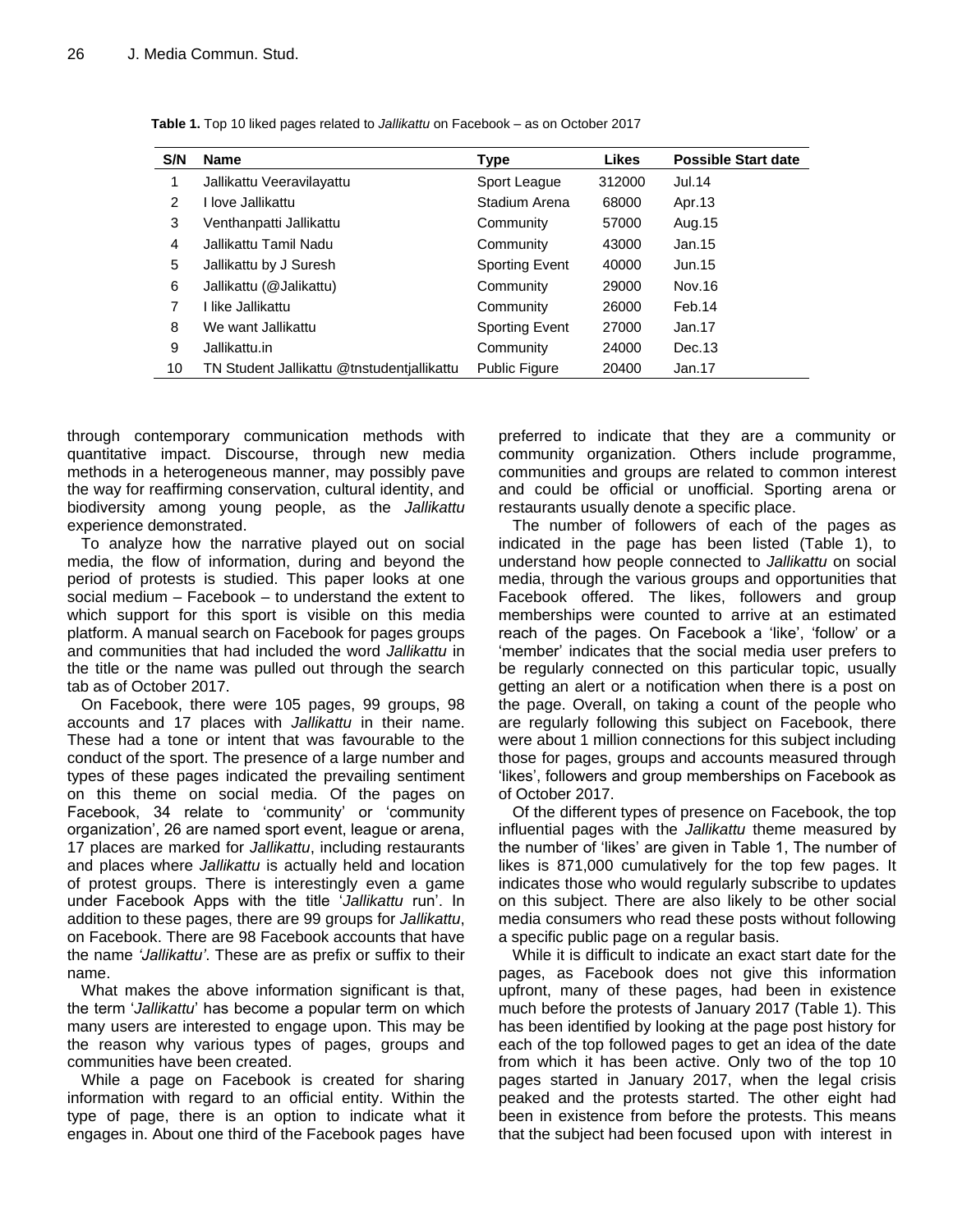social media and with people sharing updates, much before it became a large-scale visible public protest event.

What makes this even more interesting is that out of the 105 Facebook pages that contain the *Jallikattu* in its name, there were 1,000 followers or more for 56 pages, or over 53% of the pages. This indicates the popularity of the subject across pages and groups and that the social media users are keen to track this on a regular basis.

The popularity of the sport and the discussion around it may also be a reason why the name *Jallikattu* has been included in many of the pages. Since Facebook does not permit duplicate pages with the same name, pages seem to use different categories with the word *Jallikattu* and avoid duplication. Therefore, there are *37 different types* of page categories on Facebook including sporting arena, event, community page, community organization or public figure. The same name is seen with different page categories. For example "Support *Jallikattu*" is a "sports team and also a "community" page, indicating the momentum on this subject.

The Facebook group with the largest membership interestingly is from a Special Economic Zone – that is, an industrial area. This may seem incongruous, but it appears likely from reading the posts on the page, it is more to do with individuals than the economic zonerelated activities. People seem to have shown that their interest in the subject has been further reinforced through their work communities. The most liked page – "Jallikattu – Veeravilayattu" (*Jallikattu* – Sport of Bravery) and several other pages are also very active, several months after the protests indicating that the social mobilization has been sustained. These pages have also been consistently keeping up the tempo on *Jallikattu* and other issues of concern for Tamils, including subjects like water sharing, agriculture-related updates or some political content.

Facebook*,* therefore, played an important role in building the background to the media event along with mainstream media. The physical manifestation of this was identified mainly with a place with symbolic resonance – the Marina Beach, Chennai"s iconic spot. However, it is to be noted that social media platforms have been an outlet to ventilate even before the physical manifestation of the protests.

#### **THE THEMES OF THE POSTS ON FACEBOOK**

The posts on the Facebook communities and pages focused on the *'Jallikattu'* and "Tamil pride". The predominant theme or subject in the top followed pages is mainly related to this sport. These include pictures of people in action, videos of events, information on a specific bull or a type of bull or other interesting information on Tamil culture. Interestingly, many prized bulls are discussed by names or by their identities on these groups, indicating that the followers of these pages have a deep interest and connection with these bulls that are even accorded a celebrity status. Most of the posts on the popular pages have been seen, liked or shared hundreds of times. Sharing, a manner by which a Facebook user indicates their more active connection since the user adds it to their own timeline or page, shows that it is a popular space for not only sharing information but for reinforcement and amplification. The comments and posts to the page also show that it is twoway communication between the users of the page and those who are following the subject. On the regularity, dates, locations and event updates are given in detail on a daily basis. As regards the content, the pages are colourful and vibrant, with more emphasis on photographs, "selfies" and videos rather than long reads or written content.

The youngsters also discuss politics on these pages and there is talk of showing "youth strength" during the elections as well. Issues related to education, water disputes and agriculture, besides a follow-up of some of the key individuals who protested during *Jallikattu* are updated and shared (Figure 1). The "*Jallikattu* protest" is cited as a landmark for any issue that they want to bring up in the future (Figures 2 and 3).

When a prized *Jallikattu* bull passes away, the death is announced on social media with pictures of bidding farewell to it with flowers. Processions are also held in honour of the departed bull where the local community takes part. These pictures as well as condolences are shared through the page. These kinds of posts not only indicate a deep connection with the animals but also negate the general prevailing concern of animal activists that the sport is inherently cruel to animals and involves torturing them (Figure 4).

Social media posts also share information on conservation and in case non-native breeds are allowed in the *Jallikattu* arena. They raise it as an issue as well, reinforcing that this is a space meant for native and specific breeds alone. Violations are also reported and discussed in terms of where and how the events were held. Within the *Jallikattu* community, there seem to be in-built self-policing machinery to maintain the traditional norms of the sport.

While there are multiple pages as listed, these seem to maintain a discussion amongst them, mutually sharing posts and information, requesting for updates, reporting violations in conduct of the sport or denying rumours and false information. The most popular pages contain dramatic pictures, videos and images of *Jallikattu* or of youngsters sharing their photographs and posing in the sporting arena. These seem to reinforce their sense of cultural pride in relation to the sport. Till the time of the study, the most popular pages are still vibrant with several posts on a daily / weekly basis. PETA has yet again moved the court, at the time of completion of this study, challenging the legal permission accorded to conducting the sport, and stepped up their campaign to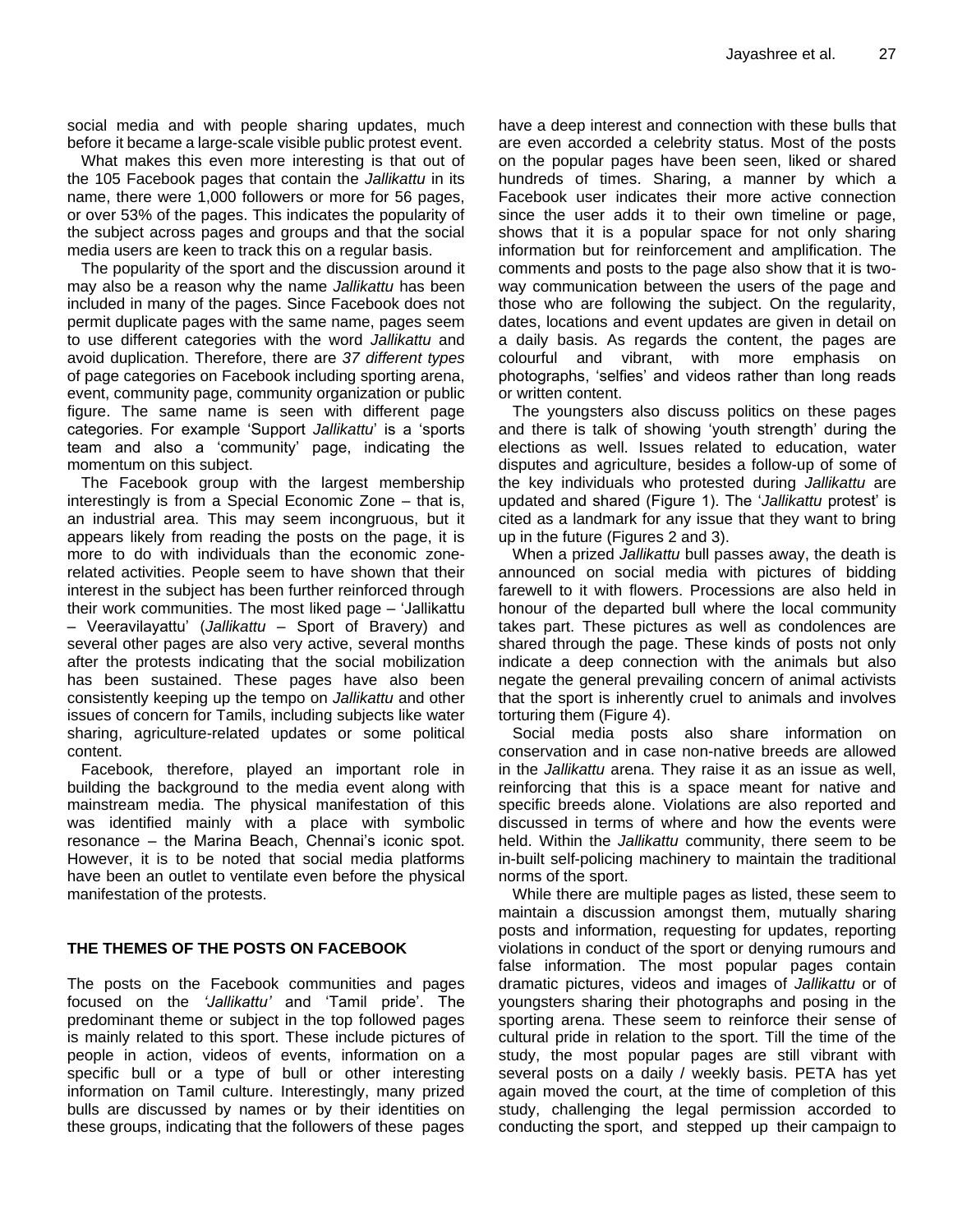

Figure 1. Youngsters and students participate in a protest to lift the ban on Jallikattu on Marina Beach in Chennai. (Source: Press Trust of India, January 19, 2017).



**Figure 2.** Slogan, "For us, who love our bulls, we were taught how to express our love by PETA".



Figure 3. "The only sport that doesn't involve gambling is Jallikattu".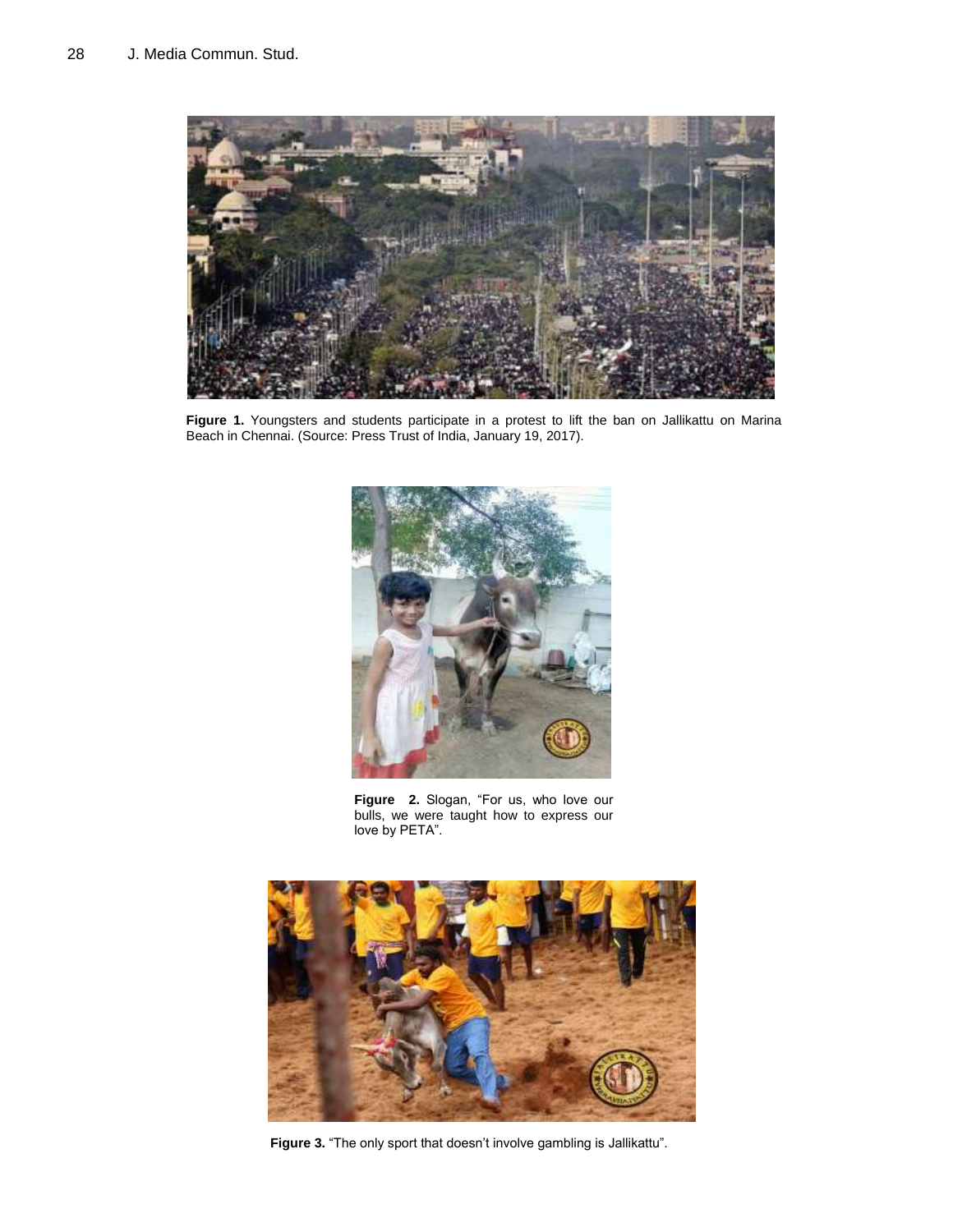

**Figure 4**. Death of a bull (Source: Jallikattu Tamil Nadu page).

ban *Jallikattu*.

#### **CONCLUSION**

Through its tumultuous journey between legality and culture, the struggle over conflicting views on *Jallikattu* made it an opportunity for discourse on ethnicity in the milieu of a media event. In this process, it made an impression on social media users. Since the protests were seen as largely propelled by youngsters, social media seems became an outlet for youth to articulate their angst, reaffirm their identity and resonate with themes of culture and tradition.

The news media backpacked on the momentum created on social media. While social media connected youngsters and the issue, mainstream media used this to create a symbiotic resonance accentuating the prevailing sentiment. More than just mobilization, *Jallikattu* protests became an opportunity for ventilation of feelings and expression of opinion.

To summarize, the manner in which youths engaged on the issue of *Jallikattu* and Tamil pride is visible on social media and is a telling example of how social media can not only amplify but also become a participant in social causes. The momentum generated due to *Jallikattu* is being sustained on the social media space. This is an indicator that one compelling, convergent issue can be the starting point of a galvanized young urban community not only in the digital but also in the real world – as activism on social media did not confine themselves to the cyber space.

# **CONFLICT OF INTERESTS**

The authors have not declared any conflict of interests.

#### **REFERENCES**

- Adger WN, Huq S, Brown K, Conwaya D, Hulme M (2003). Adaptation to climate change in the developing *world*, Progress in Development Studies 3(3):179-195.
- Ansari S, Gupta S, Pandey V (2018). Can Social Media Pressurize Government to Respond? (2018). PACIS Proceedings P 94.
- Ashok K (2015). Chennai after the deluge: How social media came to the rescue: The inside story on how 200 volunteers banded together to lend a helping hand in a drowning city, Mint on Sunday, Dec 12.
- Bavikatte SK, Robinson DF, Oliva MJK (2015). Biocultural Community Protocols: Dialogues on the Space Within, Other Ways of Knowing pp. 1-31.
- Beck C (2016). Web of resistance: Deleuzian digital space and hacktivism, Journal for Cultural Research ISSN: 1479-7585 (Print) pp. 1740-1666.
- Briggs J (2013). Indigenous knowledge: A false dawn for development theory and practice? Progress in Development Studies 13(3):231-24.
- Census (2011). Office of the Registrar General and Census Commissioner, India, Ministry of Home Affairs, Government of India
- Convention on Biological Diversity (1992). United Nations, Rio de Janeiro, 5 June.
- Deccan Chronicle (2017). Over 1 lakh throng Chennai's Marina beach to protest Jallikattu ban, PTI
- Duff P (2012). Dancing with Bulls? An exploration of Indus iconography showing dynamic interaction between humans and bulls**,** in partial fulfilment of regulations for the University Examinations, Lucy Cavendish College.
- Economic Times (2017). Jallikattu: Marina beach teems with protesters, stir peaks, PTI.
- Imanullah M (2017). Dalit artist was among earliest victims of jallikattu, January 26, 2017, The Hindu.
- Janardhanan A (2017). Jallikattu protests: Leaderless on Marina Beach, they kept the leaders away, The Indian Express, Mumbai.
- Kalaiarasan A (2017). Politics of Jallikattu. Economic and Political  $\text{Weekly.} \quad \text{52(6)}$
- https://www.epw.in/journal/2017/6/commentary/politics-jallikattu.html
- Karthikeyan A (2016). Slipping Hold: How the jallikattu ban threatens indigenous cattle breeds and rural livelihoods in Tamil Nadu, for PARI, Caravan, 1 October.
- Katz E (1980). Media Events: The Sense of Occasion. Studies in Visual Communication 6(3):84-89.
- Lal A (2017). Listen closely to the voices at Marina for the story beyond Jallikattu, "Tamil pride", The Indian Express, Mumbai.
- Mahadevan I (1977). The Indus Script: Texts, Concordance and Tables, Archaeological Survey of India, New Delhi.
- Mathew JT, Chadha-Sridhar I (2014). Granting Animals Rights under the Constitution: A Misplaced Approach? An Analysis in Light of Animal Welfare Board of India V. A. Nagaraja, NUJS Law Review 7:349.
- Moorthy NS (2018). Jallikattu: New Symbol of Tamil Angst, Vitasta Publishing, New Delhi.
- Ramesh D, Mariayyah P, Senthilkumar A, Rajendran KA (2014). Study of Sports and Recreational Activities of Pura Village People and their Attitude Towards these Activities International Journal of Recent Research and Applied Studies 1-7(22).
- Rediff News Bureau (2016). Tamil Nadu's controversial Jallikattu is back after Centre lifts ban http://www.rediff.com/news/report/centre-liftsban-on-jallikattu-in-tamil-nadu/20160108.htm, rediff.com, January 8.
- Rucht D (2004). The quadruple "A", Media strategies of protest movements since the 1960s, Edited by Van de Donk, W., D.Loader,